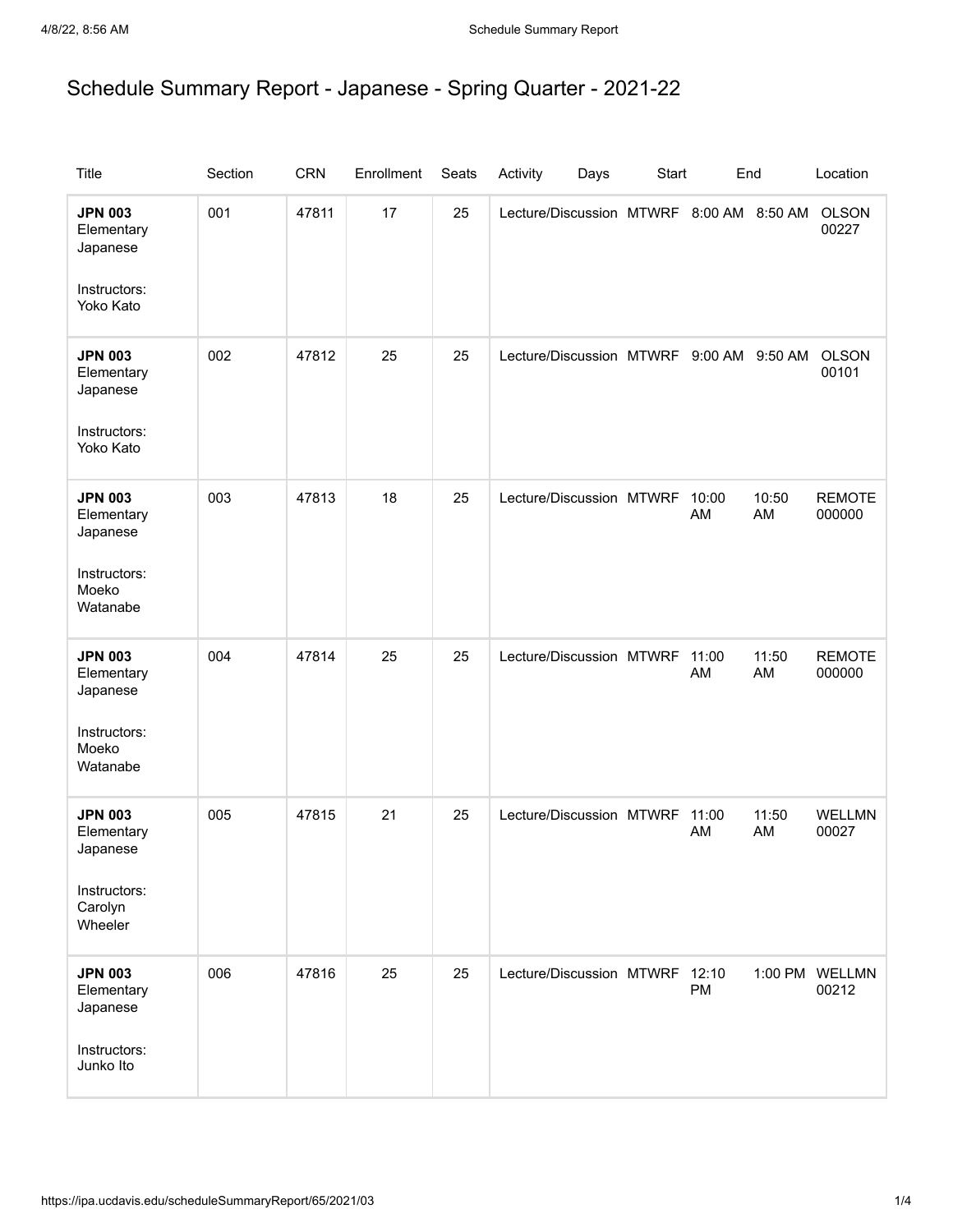## 4/8/22, 8:56 AM Schedule Summary Report

| <b>Title</b>                                                                   | Section | <b>CRN</b> | Enrollment     | Seats | Activity                                 | Days | Start |           | End     | Location                                                  |
|--------------------------------------------------------------------------------|---------|------------|----------------|-------|------------------------------------------|------|-------|-----------|---------|-----------------------------------------------------------|
| <b>JPN 003</b><br>Elementary<br>Japanese<br>Instructors:<br>Junko Ito          | 007     | 47817      | 25             | 22    | Lecture/Discussion MTWRF 1:10 PM 2:00 PM |      |       |           |         | <b>HART</b><br>01120                                      |
| <b>JPN 003</b><br>Elementary<br>Japanese<br>Instructors:<br>Yumi Takeuchi      | 008     | 47818      | 23             | 25    | Lecture/Discussion MTWRF 2:10 PM 3:00 PM |      |       |           |         | <b>OLSON</b><br>00227                                     |
| <b>JPN 003</b><br>Elementary<br>Japanese<br>Instructors:<br>Yumiko Shibata     | 009     | 47819      | 24             | 25    | Lecture/Discussion MTWRF 3:10 PM 4:00 PM |      |       |           |         | <b>REMOTE</b><br>000000                                   |
| <b>JPN 006</b><br>Intermed<br>Japanese<br>Instructors:<br>Kazuhide<br>Takeuchi | 001     | 47820      | 17             | 25    | Lecture/Discussion MTWRF 9:00 AM 9:50 AM |      |       |           |         | WELLMN<br>00103                                           |
| <b>JPN 006</b><br>Intermed<br>Japanese<br>Instructors:<br>Miyo Uchida          | 002     | 47821      | 15             | 25    | Lecture/Discussion MTWRF 12:10           |      |       | <b>PM</b> | 1:00 PM | <b>WELLMN</b><br>00103                                    |
| <b>JPN 006</b><br>Intermed<br>Japanese<br>Instructors:<br>Miyo Uchida          | 003     | 47822      | $\overline{7}$ | 25    |                                          |      |       |           |         | Lecture/Discussion MTWRF 1:10 PM 2:00 PM WELLMN<br>00127  |
| <b>JPN 006</b><br>Intermed<br>Japanese<br>Instructors:<br>Yumiko Shibata       | 004     | 47823      | 24             | 25    |                                          |      |       |           |         | Lecture/Discussion MTWRF 2:10 PM 3:00 PM REMOTE<br>000000 |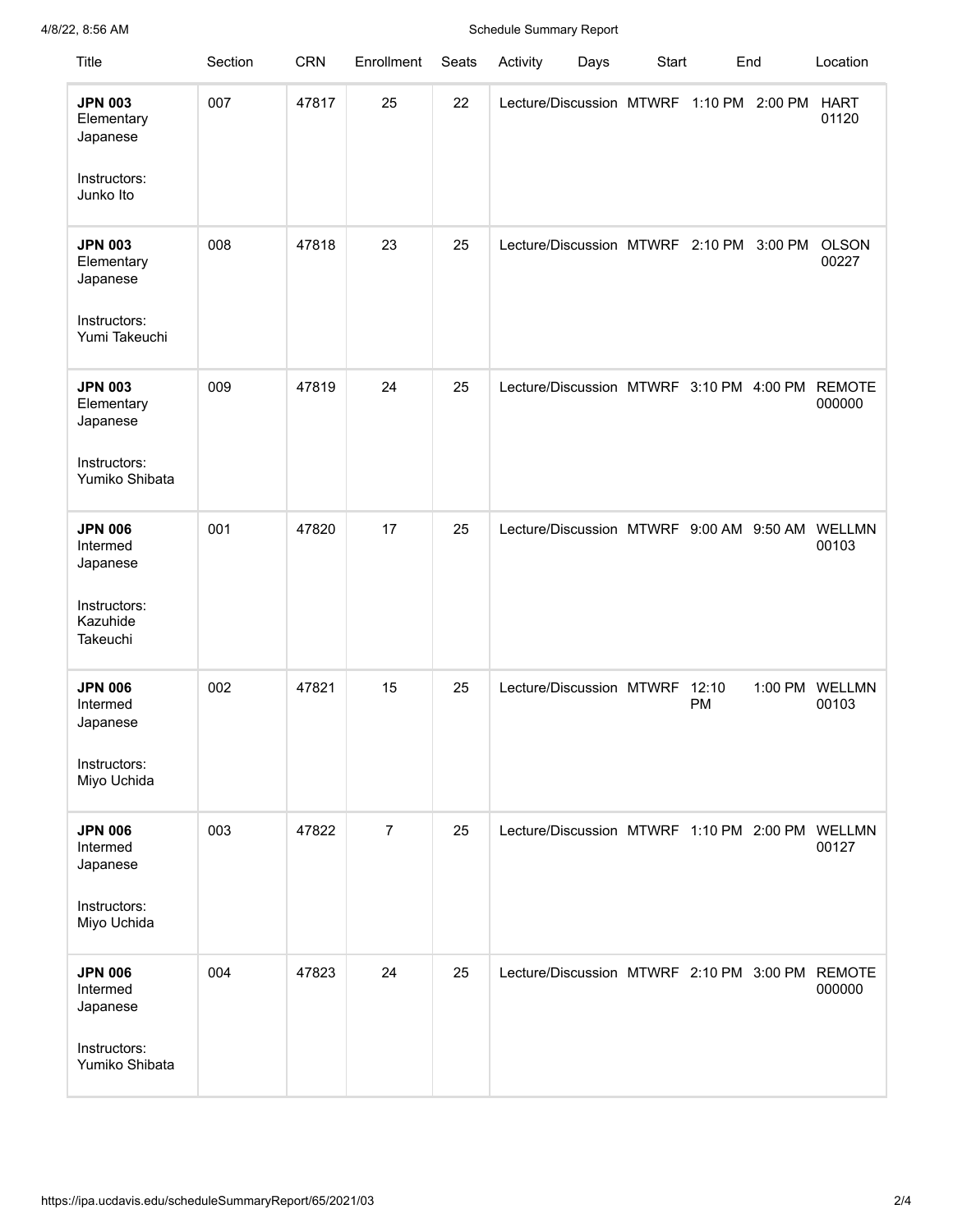## 4/8/22, 8:56 AM Schedule Summary Report

| Title                                                                           | Section | <b>CRN</b> | Enrollment | Seats | Activity                                 | Days        | Start                | End                         | Location                                                  |
|---------------------------------------------------------------------------------|---------|------------|------------|-------|------------------------------------------|-------------|----------------------|-----------------------------|-----------------------------------------------------------|
| <b>JPN 103</b><br>Modern Lit In<br>Engl<br>Instructors:<br>Michiko Suzuki       | 001     | 47850      | 45         | 75    | Lecture/Discussion TR                    |             | 10:00<br>AM          | 11:50<br>AM                 | <b>OLSON</b><br>00118                                     |
| JPN 105 Jpn Lit:<br>Hero/Anti<br>Instructors:<br>Carolyn<br>Wheeler             | 001     | 61708      | 35         | 35    | Lecture/Discussion MW                    |             |                      | 2:10 PM 4:00 PM             | <b>TLC</b><br>01214                                       |
| <b>JPN 106</b><br>Japanese<br>Culture & Film<br>Instructors:<br>David Gundry    | 001     | 47851      | 56         | 79    | Lecture/Discussion TR<br>Film<br>Viewing | $\mathsf T$ | 7:10 PM              | 5:40 PM 7:00 PM<br>10:00 PM | <b>HART</b><br>01150<br><b>HART</b><br>01150              |
| <b>JPN 109</b><br>Japanese<br>Popular Culture<br>Instructors:<br>Michael Foster | 001     | 61709      | 35         | 35    | Lecture/Discussion TR<br>Film<br>Viewing | W           | 6:10 PM              | 9:00 PM                     | 3:10 PM 4:30 PM WELLMN<br>00109<br><b>WELLMN</b><br>00109 |
| <b>JPN 113</b><br>Modern<br>Japanese<br>Instructors:<br>Kazuhide<br>Takeuchi    | 001     | 47852      | 20         | 20    | Discussion T<br>Lecture                  | <b>MWR</b>  | 8:00 AM<br>8:00 AM   | 8:50 AM<br>8:50 AM          | <b>WELLMN</b><br>00103<br><b>WELLMN</b><br>00103          |
| <b>JPN 113</b><br>Modern<br>Japanese<br>Instructors:<br>Moeko<br>Watanabe       | 002     | 47853      | 19         | 20    | Discussion T<br>Lecture                  | <b>MWR</b>  | 12:10 PM<br>12:10 PM | 1:00 PM<br>1:00 PM          | <b>REMOTE</b><br>000000<br><b>REMOTE</b><br>000000        |
| <b>JPN 113</b><br>Modern<br>Japanese<br>Instructors:<br>Yumi Takeuchi           | 003     | 47854      | 16         | 20    | Discussion T<br>Lecture                  | <b>MWR</b>  | 1:10 PM<br>1:10 PM   | 2:00 PM<br>2:00 PM          | <b>OLSON</b><br>00117<br><b>OLSON</b><br>00117            |